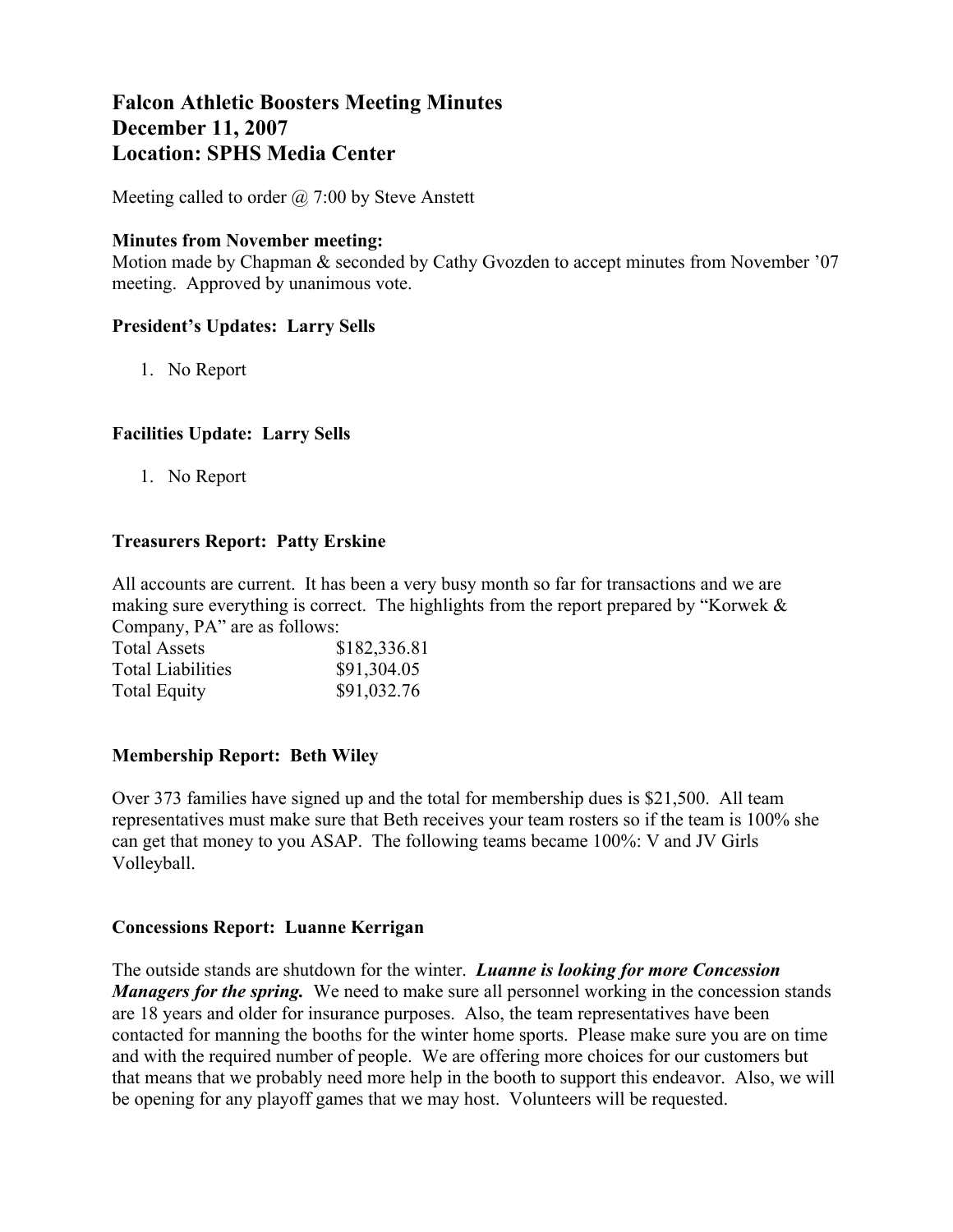#### **Athletic Director's Report: Wayne Mook**

The following are updates on projects/issues for the Athletic Department:

- 1. Stadium bleachers renovation project is well underway. Completion date February 29,2008
- 2. Mini Gym wall padding project complete.
- 3. New state Championship banners for main gym: First 36 to be done any day now, second 37 to be done next year.
- 4. Gymnasium bleacher project competed. No jumping on bleachers.
- 5. Repairs to irrigation system on back fields completed. Sprinkler heads to be checked prior to spring sports.
- 6. Schedules for 2008-2009 will be handed out at tomorrows AD meeting.
- 7. Congratulations to the following coaches for being named "Coach of the Year for Anne Arundel County" in the Sun Paper: Josh Alcombright – Boys Cross Country, Bob Thomas – Boys Soccer, Gary Lam – Girls Soccer.
- 8. Congratulations to the following athletes for being named "Player of the Year for Anne Arundel County" in the Sun paper: Michael Rose – Boys Soccer (won same award in Capitol), Brittney Lilley – Volleyball (won same award in Capitol), and Sean Price – Football (defense).
- 9. The website needs updated to reflect swimming as Winter Sport.
- 10. We have a new Cheerleading coach.
- 11. Jimmy Pitt is still in the hospital but is expected to be home for Christmas for a short period.

| <b>Committees:</b>                                     | Chair                                         | Date                      | <b>Comments</b>                   |
|--------------------------------------------------------|-----------------------------------------------|---------------------------|-----------------------------------|
| 1. Bull and Oyster Roast<br>2. Mulch<br>3. Golf Outing | <b>Steve Anstett</b><br>Patti Erskine<br>Open | 1/26/08<br>$3/28 - 29/08$ | Needs volunteers                  |
| 4. Senior Banquet                                      | <b>Gwen Chalmers</b>                          | <b>TBD</b>                | Gwen and Wayne<br>Coordinate date |
| 5. Hall of Fame Dinner<br>6. Media Person              | Larry Sells<br>Miriam Morrow                  | 10/27/07                  | Tickets \$40.00                   |
| 7. Stadium Signs                                       | <b>Steve Anstett</b>                          |                           | Need to mount signs               |

#### **Old Business:**

- 1. Henry Brus reported that the website is up & running. Some modifications have been made, but send any desired changes or updates to Henry  $\&$  he'll coordinate with the webmaster. (can be sent through spboosters.org or Henry.Brus@comcast.net)
- 2. If you need to fill out a drivers permission form for your student athlete, they can be found on the school's website.
- 3. WNAV will be broadcasting 6 games this season. Still looking for sponsors.